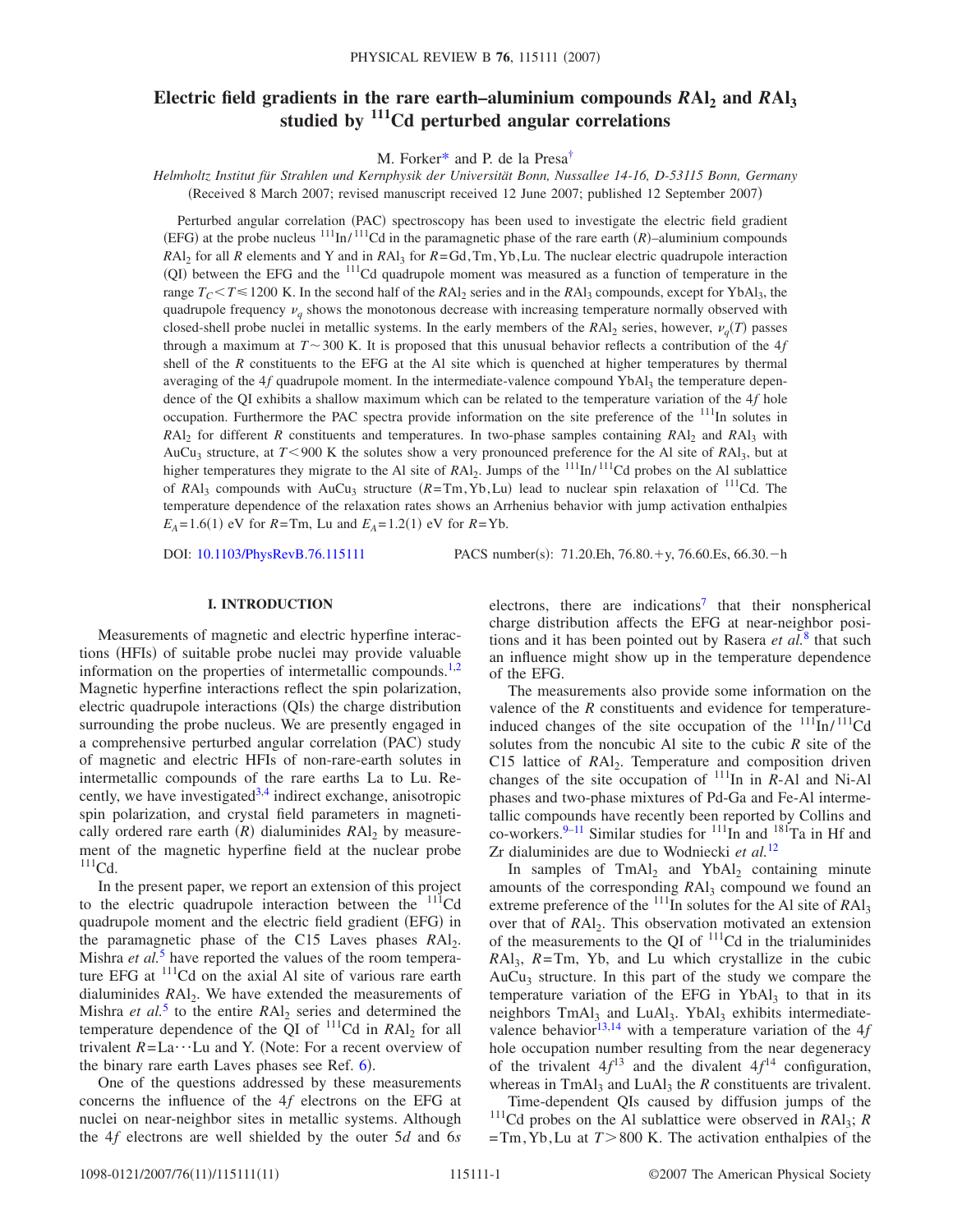diffusion jumps were derived from the temperature dependence of the resulting nuclear spin relaxation.

### **II. EXPERIMENTAL DETAILS**

#### **A. Sample preparation and equipment**

The compounds were prepared by arc melting of the metallic components in an argon atmosphere. Samples of  $RAI<sub>2</sub>$ with the stoichiometry ratio 1:2 were produced for the rare earth constituents *R*=La, Ce, Pr, Nd, Sm, Eu, Gd, Tb, Dy, Ho, Er, Tm, Yb, Lu, and Y. Only samples for which the weight loss by melting was less than 1% were studied. The samples were characterized by x-ray diffraction. In all cases, the x-ray pattern confirmed the C15 structure with lattice parameter in agreement with the values reported in the literature. It is important to stress that contributions of other phases of the *R*-Al system, especially of *RAl*<sub>3</sub>, were at the limit of detection ( $\leq 5\%$ ). In the case of EuAl<sub>2</sub>, a small contribution of  $EuAl<sub>4</sub>$  was present.<sup>15,[16](#page-9-16)</sup>

For the identification of surprisingly high frequencies observed in  $RAl_2$  at the end of the *R* series  $(R = Tm$  and Yb) the investigation of the  $^{111}$ Cd QI was extended to some  $RAI_3$ compounds. Within this series the structure varies with the *R* constituent: For  $R = Tm$ , Yb, and Lu,  $RAl<sub>3</sub>$  compounds crystallize in the  $AuCu<sub>3</sub>$  structure. The SnNi<sub>3</sub> structure is found for  $R = Ce$ , Pr, Gd and the BaPb<sub>3</sub> structure for  $R = Tb$ , Y. Note: Recently, Tsvyashchenko *et al.*[17](#page-9-17) have shown that different structures may result when the compounds are synthesized under high pressure). X-ray diffraction measurements established that the  $RAI_3$  compounds of main interest in the context of our study  $(R = Tm, Yb,$  and Lu) were almost single phase with contributions of  $RAI<sub>2</sub>$  not exceeding 15%.

The  $171-245$  keV PAC cascade of  $\frac{111}{11}$ Cd is populated by the electron capture decay of the  $2.8d$  isotope  $111$ <sub>In</sub>. The intermediate state of the cascade has a half-life of  $T_{1/2}$  $=84$  ns; its spin is  $I=5/2$ . The samples were doped with <sup>111</sup>Cd by diffusion in vacuum (800 °C, 12 h) of carrier-free radioactive  $111$ In into the host lattice.

The PAC measurements were carried out with a standard four-detector  $BaF_2$  setup in the temperature range 10  $K \le T$  $\leq$  1273 K. Temperatures *T*<290 K were obtained with a closed-cycle He refrigerator, whereas temperatures *T*  $>$  290 K were produced with an especially designed PAC furnace.<sup>18</sup> For the high temperature measurements, the samples were encapsulated under vacuum into small quartz tubes.

#### **B. Data analysis**

The modulation in time of a  $\gamma$ - $\gamma$  angular correlation by a static electric quadrupole interaction between the electric quadrupole moment *Q* of the intermediate state and an electric field gradient acting at the nuclear site can be described by the perturbation factor<sup>19</sup>

$$
G_{kk}(t; \nu_q, \eta, \delta) = s_{k0} + \sum_n s_{kn} \cos(\omega_n t) \exp(-1/2 \delta \omega_n t). \tag{1}
$$

<span id="page-1-0"></span>The hyperfine frequencies  $\omega_n$  are related to the energy differences of the hyperfine levels into which the nuclear state is split by the QI. These frequencies depend on the quadrupole frequency  $v_a = eQV_{zz}/h$  and the asymmetry parameter  $\eta = (V_{xx} - V_{yy})/V_{zz}$  where  $V_{ii} = \frac{\partial^2 V}{\partial i^2}$  (*i*=*x*, *y*, *z*) are the principal-axis components of the EFG tensor with  $|V_{xx}|$  $\leq |V_{yy}| \leq |V_{zz}|$ . In polycrystalline samples the amplitudes  $s_{kn}$ are functions of  $\eta$  only. The number *n* of terms in Eq. ([1](#page-1-0)) depends on the spin of the nuclear state under consideration. For *I*=5/2 one has *n*=3. The exponential factor accounts for possible distributions of the static QI caused by structural or chemical defects, which lead to an attenuation of the oscillatory PAC pattern. The parameter  $\delta$  is the relative width of a Lorentzian distribution.

When several fractions of nuclei subject to different hyperfine interactions are found in the same sample, the effective perturbation factor is given by

$$
G_{kk}(t) = \sum_i f_i G_{kk}^i(t).
$$
 (2)

<span id="page-1-2"></span> $f_i$  (with  $\Sigma_i f_i = 1$ ) is the relative intensity of the *i*th fraction. For sites with vanishing QI the angular correlation is unperturbed and one has  $G_{kk}(t) = 1$ .

In the present investigation both static and timedependent EFGs were observed. Time-dependent QIs in solids are in many cases the result of atomic motion. The effect of the nuclear spin relaxation caused by jumping atoms on the angular correlation is most appropriately described by Blume's stochastic theory. $20,21$  $20,21$  For the analysis of the dynamic perturbations observed in *RAl*<sub>3</sub>, we have used an approximation of the Blume theory with a single relaxation parameter  $\lambda_k$  as follows:

$$
G_{kk}(t) = \Gamma_{kk}(t) \exp(-\lambda_k t). \tag{3}
$$

<span id="page-1-1"></span>The validity of this approximation, the form of the function  $\Gamma_{kk}(t)$ , and the relation between the relaxation parameter  $\lambda_K$  and the jump rate *w* are discussed in Refs. [22](#page-9-22) and [23.](#page-9-23)

### **III. MEASUREMENTS AND RESULTS**

### A. Quadrupole interactions of  $\frac{111}{d}$ Cd in  $RAI_2$

Figure [1](#page-2-0) presents the room temperature (RT) PAC spectra of  $\frac{111}{C}$ d in *RAl*, for *R*=La, Sm, Eu, Gd, Tb, and in YAl<sub>2</sub>. The spectra show the periodic modulation of the anisotropy with time characteristic for an axially symmetric QI. The quadrupole frequencies were extracted by fitting Eq. ([1](#page-1-0)) to the measured spectra. In all cases the asymmetry parameter was  $\eta \leq 0.05$ , the width of the Lorentzian frequency distribution  $\delta \leq 0.02$ . The RT values of the quadrupole frequencies listed in Table [I](#page-2-1) agree with those reported by Mishra *et al.*[5](#page-9-6) Except for EuAl<sub>2</sub>, up to  $R = Tb$  the measured spectra could be reproduced by a single fraction implying that all probe nuclei reside on the axial Al site.

In the case of  $EuAl<sub>2</sub>$  one observes a slowly decreasing anisotropy which shows that here the QI is much weaker than in the other *RAI*<sub>2</sub>. By taking PAC spectra of <sup>111</sup>Cd in EuAl4, the fast oscillation of small amplitude superimposed on the weak decay of  $EuAl<sub>2</sub>$  could be identified as an admixture of EuAl<sub>4</sub>. The QI of  $11\bar{1}$ Cd in EuAl<sub>4</sub> is axially symmetric  $(\nu_q = 89.3 \text{ MHz}, \eta = 0 \text{ at } 300 \text{ K})$ , consistent with the body centered tetragonal BaAl<sub>4</sub> structure type.<sup>15,[16](#page-9-16)</sup> Although there are two Al sites<sup>24</sup> in EuAl<sub>4</sub> we observed a single, well-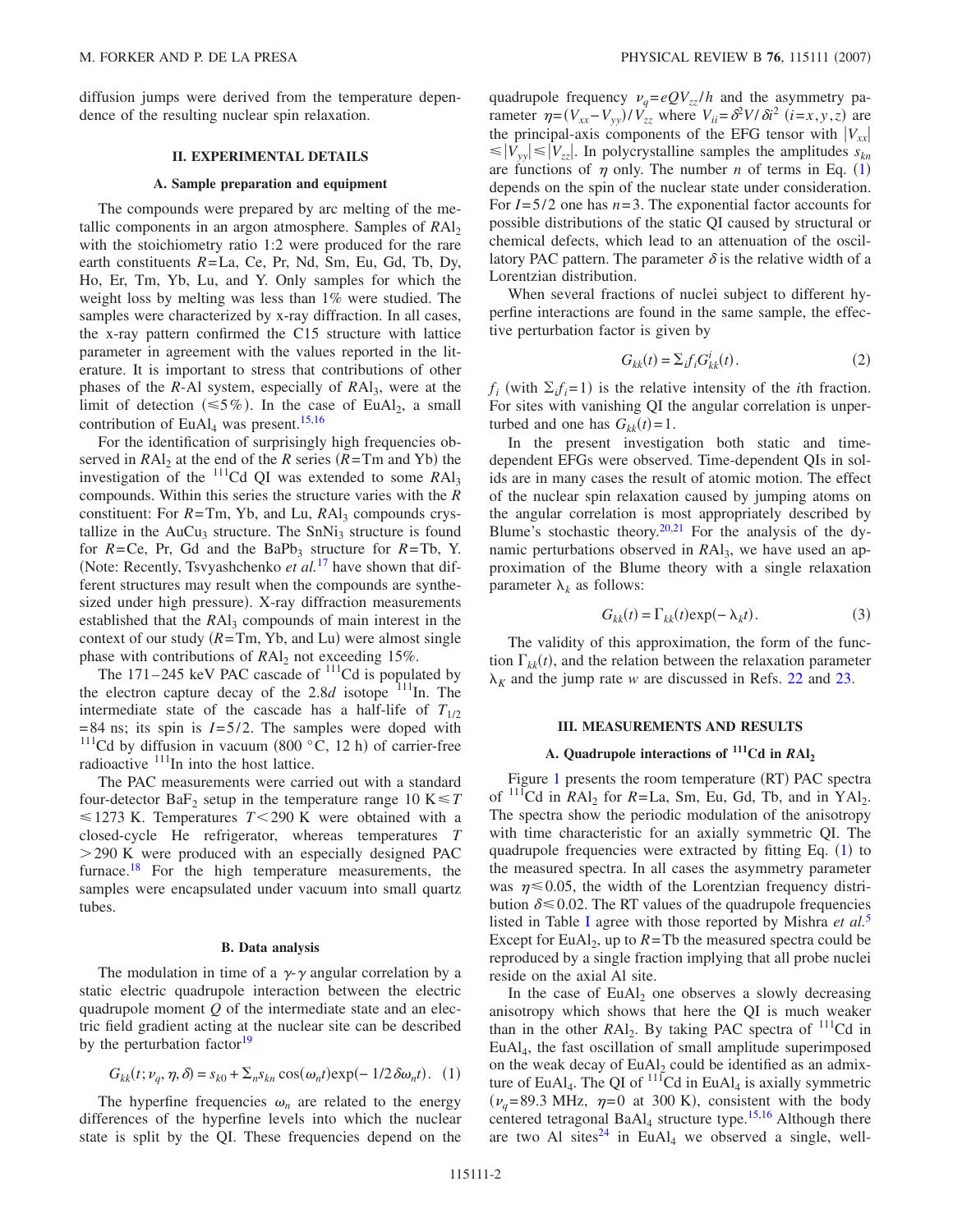<span id="page-2-0"></span>

FIG. 1. Room temperature PAC spectra of <sup>111</sup>Cd in the Laves phases  $YAl<sub>2</sub>$  and  $RAl<sub>2</sub>$ .

defined quadrupole frequency ( $\delta \leq 0.02$ ) which suggests a pronounced preference of the  $\frac{111}{\text{In}}/ \frac{111}{\text{Cd}}$  solutes for one of these sites.

The  $^{111}$ Cd PAC spectra at the end of the  $RA1<sub>2</sub>$  series (see Fig. [2](#page-2-2)) differ from those in the earlier members in two aspects:

(i) There is a tendency toward occupation of the cubic *R* site which becomes manifest in a vertical shift and reduced amplitude of the periodic modulation (see the spectra of  $R_{1.03}$ Al<sub>[2](#page-2-2)</sub>,  $R = Dy$ , Er, Tm, Yb, Lu in Fig. 2). This tendency is most pronounced at the end of the *R* series: In *stoichiometric* LuAl<sub>2</sub>, the PAC spectrum at 300 K showed a slow decrease of the anisotropy with—if at all—only a very small periodic modulation indicating that practically all probe nuclei are subject to a frequency distribution centered close to frequency zero. This is clear evidence for the occupation of the cubic  $R$  site at which the QI is expected to vanish [perturbation factor  $G_{kk}^{R}(t) = 1$ . The observation of a weak rather than zero QI can be attributed to nearby point defects.

<span id="page-2-1"></span>TABLE I. Quadrupole frequency  $v_q$  of <sup>111</sup>Cd in rare earth dialuminides *R*Al<sub>2</sub>; *R*=Y-Tb at 300 K.  $-\frac{\delta \ln \nu_q(T)}{\delta T}|_{400 \text{ K}}$  is the coefficient of the linear temperature dependence at  $T \geq 400$  K.

| Rare earth $R$ | $\nu_q$ (MHz)     | $\delta$ ln $\nu_q(T)$<br>400 K<br>$\delta T$<br>$(10^{-4} \text{ K}^{-1})$ |
|----------------|-------------------|-----------------------------------------------------------------------------|
| Y              | $62.8_1$          | $2.41_5$                                                                    |
| La             | $40.5_1$          | $2.34_5$                                                                    |
| Ce             | $43.1_1$          | $2.37_5$                                                                    |
| Pr             | $43.5_1$          | $2.44_5$                                                                    |
| Nd             | 43.5 <sup>1</sup> | $1.94_5$                                                                    |
| Sm             | $45.6_1$          | $2.45_5$                                                                    |
| Eu             | 9 <sub>2</sub>    |                                                                             |
| Gd             | $50.9_1$          | 1.90 <sub>5</sub>                                                           |
| Tb             | $53.5_1$          | $2.19_5$                                                                    |

<span id="page-2-2"></span>

FIG. 2. Room temperature PAC spectra of <sup>111</sup>Cd in *RAI*<sub>2</sub> with heavy *R* constituents. For *R*=Tm and Yb, spectra of compounds with the exact stoichiometry and with a slight *R* excess, respectively, are shown.

The *R* site occupation could be reduced by allowing a slight *R* excess ( $\leq 3\%$ ). At the end of the *RAl*<sub>2</sub> series, the temperature dependence of the QI of the Al site was therefore measured with samples of the composition  $R_{1.03}Al_2$ . The spectra were analyzed by allowing up to three components with different QI parameters. The quadrupole frequencies and fractions derived from the room temperature spectra of  $R_{1.03}$ Al<sub>2</sub>,  $R = Dy$ , Ho, Er, Tm, Yb, Lu are listed in Table [II.](#page-3-0)

(ii) For  $R = Tm$  and Yb, the QI of  $111$ Cd in stoichiometric *RAI*<sub>2</sub> was found to be substantially stronger than expected from the variation of the quadrupole frequency with the *R* constituent (see Table [I](#page-2-1)): For  $R=H_0$ , Er one has  $v_q$  $=$  55.7(2) MHz and one would expect a similar value at least for TmAl<sub>2</sub>. The first measurements for  $R = Tm$  and Yb, however, gave RT frequencies of  $v_q \sim 83 \text{ MHz}$  and  $v_q$  $\sim$  71 MHz, respectively, an increase—relative to ErAl<sub>2</sub>—of almost 50% clearly visible in Fig. [2.](#page-2-2) For *R*=Lu, this high frequency component was not observed. By measurements of the QI of  $^{111}$ Cd in  $RA1_3$  (see Sec. III C) the high frequencies found in  $RA1_2$ ,  $R=Tm$  and Yb could be identified as those of the respective  $RAl<sub>3</sub>$  compounds.

In the x-ray diffraction (XRD) pattern of stoichiometric  $RAl_2$ , contributions of  $RAl_3$  were barely detectable ( $\leq 5\%$ ). The relative intensities of the  $RAI_3$  frequencies in  $TmAI_2$  and YbAl<sub>2</sub>, however, exceed 70% (see Table  $\text{II}$  $\text{II}$  $\text{II}$ ) from which one may infer that—given the opportunity in two-phase samples—<sup>111</sup>In solutes strongly prefer *RAl*<sub>3</sub> compounds with AuCu<sub>3</sub> structure over the corresponding C15  $RA1<sub>2</sub>$  Laves phases.

The TmAl<sub>3</sub> component in the TmAl<sub>2</sub> spectra could be strongly suppressed by a slight Tm excess (see Fig. [2](#page-2-2)). In  $Tm<sub>1.03</sub>Al<sub>2</sub>$ , only 16% of the probes experience the high TmAl<sub>3</sub> frequency, but  $\sim 60\%$  are now subject to a frequency  $v_q$ =54.8 MHz which fits well into the trend of the QI ob-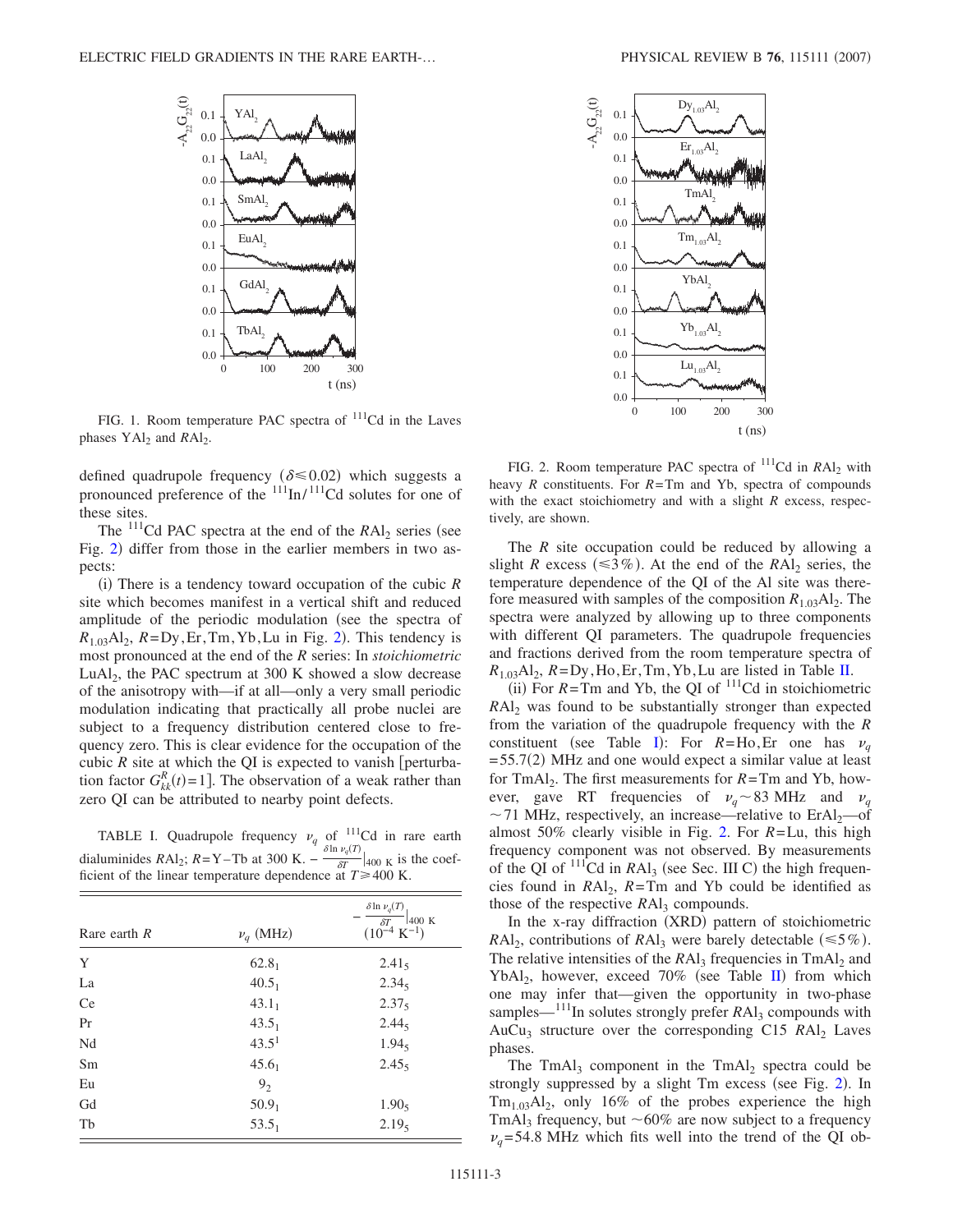<span id="page-3-0"></span>TABLE II. The quadrupole frequencies  $v_q$  and fractions of different components found in the room temperature PAC spectra of <sup>111</sup>Cd in  $R_{1+x}$ Al<sub>2</sub> Laves phases with the heavy *R* constituents  $R=Dy-Lu$  and *R* excess in the range –0.005 ≤ *x* ≤ 0.03. The quantity –  $\frac{\delta \ln v_q(T)}{\delta T}|_{400 \text{ K}}$  is the coefficient of the linear temperature dependence at  $T \geq 400$  K.

| Rare<br>earth $R$ | $R$ excess $x$          | $\nu_q$<br>(MHz)  | $\frac{\delta \ln \nu_q(T)}{\delta T}$<br>$\vert$ 400 K<br>$(10^{-4} \text{ K}^{-1})$ | Fraction   | Site                                        |
|-------------------|-------------------------|-------------------|---------------------------------------------------------------------------------------|------------|---------------------------------------------|
| Dy                | $-0.005 \le x \le 0.03$ | $54.9_1$          | 2.35 <sub>5</sub>                                                                     | $\geq 0.8$ | Al of $RAl2$                                |
|                   |                         | $\leq 2$          |                                                                                       | $\leq 0.2$ | $R$ of $RAl2$                               |
| Ho                | $-0.005 \le x \le 0.03$ | $55.7_1$          | $2.21_5$                                                                              | $\geq 0.8$ | Al of $RAl2$                                |
|                   |                         | $\leq 2$          |                                                                                       | $\leq 0.2$ | $R$ of $RAl2$                               |
| Er                | $-0.005 \le x \le 0.03$ | 55.8              | 1.93 <sub>7</sub>                                                                     | $\geq 0.7$ | Al of $RAI2$                                |
|                   |                         | $\leq 2$          |                                                                                       | $\leq 0.3$ | $R$ of $RAl2$                               |
| Tm                | $x=0.00$                | $83.7_1$          |                                                                                       | 0.71       | Al of $TmAl3$                               |
|                   |                         | 54.6              |                                                                                       | 0.06       | Al of $TmAl2$                               |
|                   |                         | $\leq 2$          |                                                                                       | 0.23       | $R$ of TmAl <sub>2</sub> /TmAl <sub>3</sub> |
|                   | $x=0.03$                | $83.8_1$          |                                                                                       | 0.16       | Al of $TmAl3$                               |
|                   |                         | $54.8_1$          | 2.26 <sub>5</sub>                                                                     | 0.57       | Al of $TmAl2$                               |
|                   |                         | $\leq 2$          |                                                                                       | 0.27       | R of $TmAl2/TmAl3$                          |
| Yb                | $x=0.00$                | $71.8_1$          |                                                                                       | 0.9        | Al of $YbAl3$                               |
|                   |                         | $\leq 2$          |                                                                                       | 0.1        | $R$ of $YbAl2/YbAl3$                        |
|                   | $x=0.03$                | $71.2_2$          |                                                                                       | 0.28       | Al of $YbAl3$                               |
|                   |                         | 11 <sub>2</sub>   |                                                                                       | 0.34       | Al of $YbAl2$                               |
|                   |                         | $\leq 2$          |                                                                                       | 0.38       | R of $YbAl2/YbAl3$                          |
| Lu                | $x=0.03$                | 50.2 <sub>3</sub> | 2.30 <sub>5</sub>                                                                     | 0.35       | Al of $RAl2$                                |
|                   |                         | $\leq 2$          |                                                                                       | 0.65       | $R$ of $RAl2$                               |

served in trivalent  $RAI_2$  up to  $R=Er$ . Furthermore, there is a fraction (27%) of probes in an almost cubic ( $v_q \le 2 \text{ MHz}$ ) environment.

In the case of  $YbAl<sub>2</sub>$ , *R* excess did not produce the  $\sim$  55 MHz component expected from the trend of the QI in  $RAI<sub>2</sub>$  with trivalent *R* constituents. The spectrum of  $Yb_{1.03}Al_2$  $Yb_{1.03}Al_2$  (see Fig. 2) consists of three components: 28% of the probes show the 71 MHz precession of YbAl<sub>3</sub>,  $\sim$ 38% with  $v_q \leq 2$  MHz account for the vertical offset, and a fraction of  $\sim$ 34% subject to  $\sim$ 11 MHz is required to describe the initial decrease of the anisotropy.

In Fig. [3](#page-4-0) (bottom most section) we have collected the results of the analysis, attributing the 50–55 MHz components in the spectra of  $\text{Tm}_{1.03}\text{Al}_2$  and  $\text{Lu}_{1.03}\text{Al}_2$  to the  $\text{RAl}_2$ Laves phases. The *RAl*<sub>2</sub> quadrupole frequencies are plotted versus the *R* atomic number.

The temperature dependence of the QI of  $^{111}$ Cd in *RAl*<sub>2</sub> was measured in the range  $T_C < T \le 1200$  K. The magneticorder temperatures  $T_C$  of  $RAI_2$  vary between 3.85 K for  $CeAl<sub>2</sub>$  and 168 K for GdAl<sub>2</sub>. Figure [4](#page-4-1) presents spectra of  $111$ Cd in PrAl<sub>2</sub> at different temperatures as a prominent example of the spectra of light *RAl*<sub>2</sub>: The spin precession period has a minimum at  $\sim$ 300 K, i.e., as one moves from 40 to 990 K, the quadrupole frequency passes through a maximum. This is quite unusual for a closed-shell probe atom in a metallic host. Usually one finds a monotonous decrease of the QI with increasing temperature. The same behavior was observed in all  $RA<sub>2</sub>$  with light  $R = La$  to Sm (Fig. [5](#page-4-2)). The difference  $\left[\nu_q^{\text{max}} - \nu_q(T_C)\right] / \nu_q^{\text{max}}$ , with  $\nu_q^{\text{max}}$  the frequency maximum, varies from 0.073 for Pr, Ce to 0.02 for La, Nd, and 0.013 for Sm. At  $T \ge 400$  K,  $v_q(T)$  follows a linear relation with slopes  $-d \ln \nu_a / dT |_{400 \text{ K}}$  listed in Table [I.](#page-2-1) In heavy  $RAl_2$  and in  $YAl_2$ , the quadrupole frequency decreases monotonously with increasing temperature. The decrease is well described by straight lines with temperature coefficients given in Tables [I](#page-2-1) and [II.](#page-3-0)

# **B. Temperature-induced changes of the site occupied by**  $111$ In/ $111$ Cd in *RAI*<sub>2</sub> and *RAI*<sub>3</sub>

The observation of a single, axially symmetric QI indicates that in the early members of the  $RAl_2$  series the  $11l$ In solutes exclusively occupy the Al site at all temperatures. At the end of the series, however, one finds evidence for temperature-induced solute migration between different sites: The RT spectrum of  $Tm_{1.03}Al_2$  $Tm_{1.03}Al_2$  (see Fig. 2) contains the 54.8 MHz component of  $TmAl<sub>2</sub>$  and 83.8 MHz component of TmAl<sub>3</sub> with an intensity ratio of  $\sim$ 3:1. As temperature is increased, the PAC pattern changes reversibly (see Figs. [6](#page-4-3) and [7](#page-5-0)): Up to  $T \le 900$  K, the intensity of the  $\sim 80$  MHz component (precession period in Fig.  $6: \sim 75$  $6: \sim 75$  ns) grows at the expense of the  $\sim$  50 MHz component, but at still higher tem-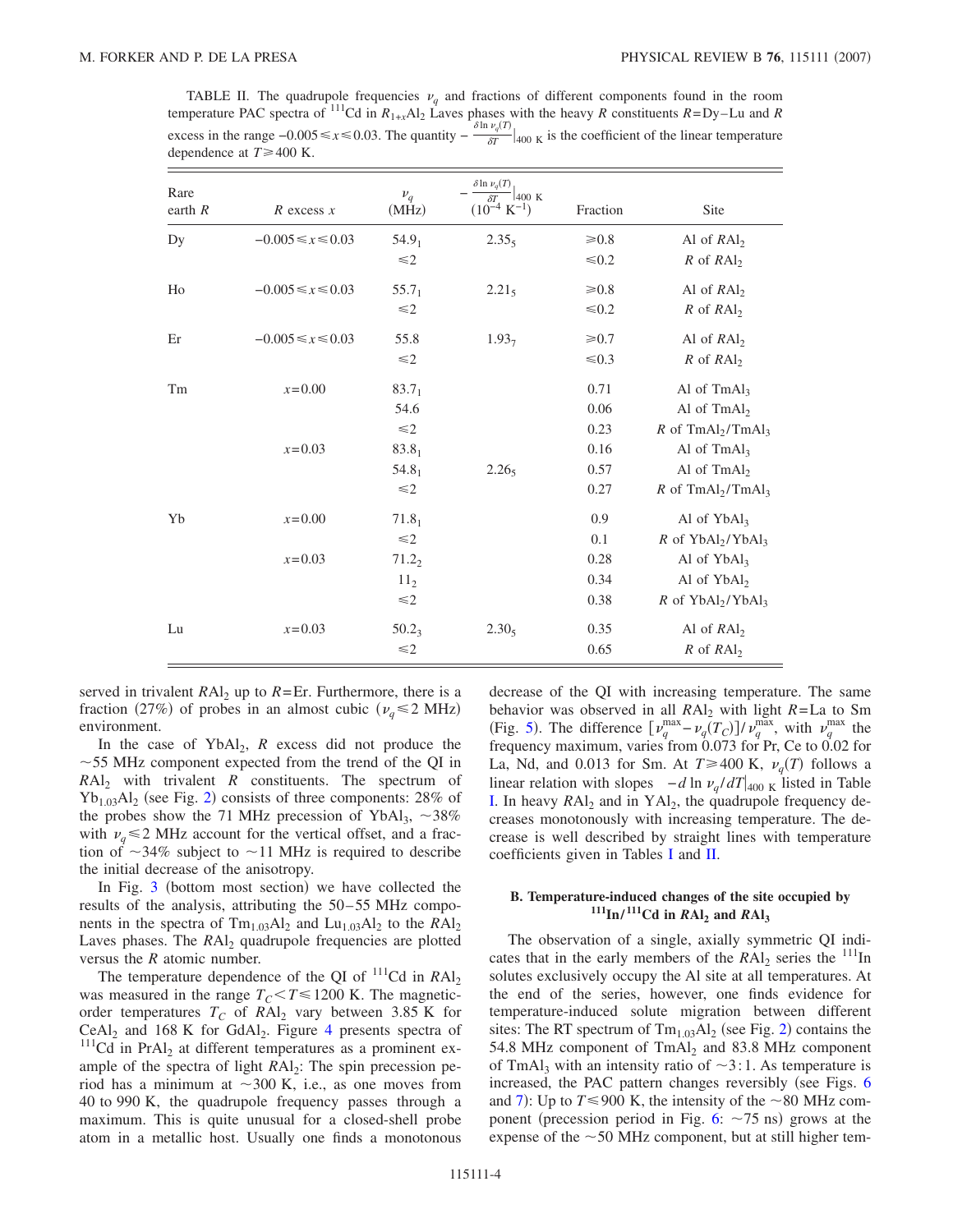<span id="page-4-0"></span>

FIG. 3. The *R* dependence of the room temperature quadrupole frequency  $v_a$  of <sup>111</sup>Cd in *RA*l<sub>2</sub> and in *RX*<sub>3</sub> compounds with AuCu<sub>3</sub> structure. The  $RAl_3$  compounds  $(R=Tm,Yb, Lu)$  studied in the present work were synthesized at atmospheric pressure, and those investigated by Tsvyashchenko *et al.*  $(Ref. 17)$   $(R$  $=$  Dy, Ho, Er, Tm, Yb, Lu) at high pressures. The values for  $RX_3$ ; X=In, Sn have been reported by Schwartz and Shirley (Ref. [29](#page-9-25)) The topmost section shows the lattice parameter  $a$  of  $RAI<sub>2</sub>$  (this work and Ref. [5](#page-9-6)),  $RAl_3$  (this work and Ref. [17](#page-9-17)), and  $RIn_3$  (Ref. [29](#page-9-25)) at 300 K as a function of the *R* constituent. The dashed line in the bottom-most section corresponds to the quantity  $v_a a^3$  (right-hand scale) of  $RAl<sub>2</sub>$  with trivalent  $R$  constituents.

peratures this component decreases continuously toward zero. In the quantitative least-squares fit analysis three sites were assumed: the Al site of TmAl<sub>2</sub> with  $v_q \sim 50$  MHz, the Al site of TmAl<sub>3</sub> with  $v_q \sim 80$  MHz, and a cubic site with  $v_a \sim 0$  MHz necessary to account for a slight vertical offset of the spectra. The temperature dependence of the relative

<span id="page-4-2"></span>

FIG. 5. Temperature dependence of the quadrupole frequency of <sup>111</sup>Cd in *RAl<sub>2</sub>* with light *R* constituents (lower section). The upper section presents the data of LuAl<sub>2</sub> as a typical example of  $\nu_q(T)$  of heavy *RAI*<sub>2</sub> and of YAI<sub>2</sub>. (Note the difference in scale when comparing the slopes of light and heavy *R* for  $T > 400$  K.)

intensities of the  $\sim$  50 MHz and the  $\sim$  80 MHz components collected in Fig. [7](#page-5-0) shows that at  $T < 900$  K some of the <sup>111</sup>In solutes migrate from the  $TmAl<sub>2</sub>$  to the  $TmAl<sub>3</sub>$  grains of the sample, but at  $T > 900$  K the solutes clearly prefer to reside on the Al site of  $TmAl<sub>2</sub>$ .

While the PAC spectra of  $Tm_{1.03}Al_2$  reflect solute migration between different phases present in the same sample, those of  $Lu_{1,03}Al_2$  (Fig. [8](#page-5-1)) provide an example for solute transfer between different sites of the same phase: The room temperature spectrum of  $Lu_{1.03}Al_2$  consists of the periodic modulation characteristic for probes on the axial Al site, superimposed on the slowly decaying anisotropy of probes on the cubic *R* site. Comparison of the 300 and 1100 K spectra in Fig. [8](#page-5-1) shows that the relative occupation of the Al and *R* sites changes with temperature. The ratio  $f_{\text{Lu}}/f_{\text{Al}}$   $(f_X)$  $=$  fraction of probes on site  $X$ ), determined from spectra in the range  $10K \le T \le 1200$  K, was constant up to  $T \le 600$  K.

<span id="page-4-1"></span>

FIG. 4. PAC spectra of  $^{111}$ Cd in PrAl<sub>2</sub> at different temperatures. The vertical line marks the time of two spin precessions at 300 K.

<span id="page-4-3"></span>

FIG. 6. PAC spectra of  $^{111}$ Cd in Tm<sub>1.03</sub>Al<sub>2</sub> at different temperatures.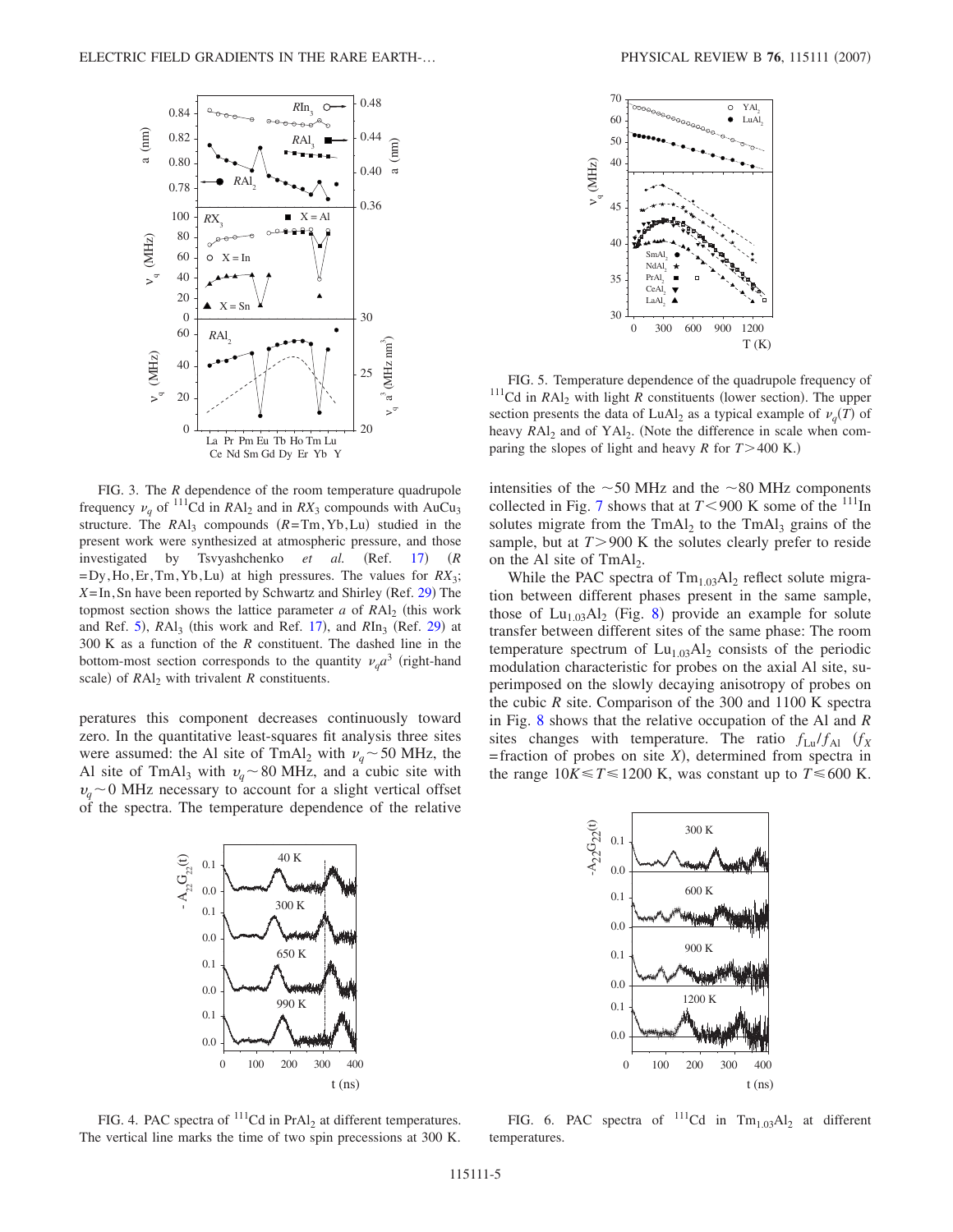<span id="page-5-0"></span>

FIG. 7. The preference of the solute  $111 \text{ln}/111$ Cd for the Al site in  $TmAl<sub>2</sub>$  (full squares) and  $TmAl<sub>3</sub>$  (open squares), respectively, as a function of temperature.

At higher temperatures, it follows the relation  $f_{\text{Lu}}/f_{\text{Al}}(T)$  $\propto$  exp(*H*/*k<sub>B</sub>T*) with *H*=0.25(2) eV where *H* is the change in enthalpy<sup>9</sup> due in the transfer of probes from the Lu to the Al site. At RT after 1200 K, all probes are found on the Lu site.

# **C. Static and dynamic quadrupole interactions of 111Cd in** *R***Al3,** *R***=Gd,Tm,Yb,Lu**

To clarify the origin of the high quadrupole frequencies at the end of the *RAI*<sub>2</sub> series, the PAC measurements were extended to the  $RA1_3$  compounds with  $AuCu_3$  structure  $(R)$  $=$ Tm, Yb, and Lu). Spectra of  $\frac{111}{\text{Cd}}$  in LuAl<sub>3</sub> and YbAl<sub>3</sub> are shown in Figs. [9](#page-5-2) and [10,](#page-5-3) respectively. At  $T < 800$  K, we observed the periodic nonattenuated modulation characteristic for an axially symmetric QI. Line broadening by inhomogeneities was less than 2%, and contributions by other phases, especially *RAl*<sub>2</sub>, were below the limit of PAC detection, although the XRD pattern of some *RAl*<sub>3</sub> contained *RAl*<sub>2</sub> reflections with an intensity of up to 15%.

We also studied  $GdAl<sub>3</sub>$ , a  $RAl<sub>3</sub>$  compounds with  $SnNi<sub>3</sub>$ structure to see whether the dynamic interaction observed in *RAl<sub>3</sub>*, *R*=Tm, Yb, Lu (see below) occurs also in *RAl*<sub>3</sub> compounds with other structures. The spectra of GdAl<sub>3</sub> (not shown) present a single, slightly asymmetric static QI without indications of dynamic perturbations up to  $T \le 1250$  K. The room temperature QI parameters derived by a fit of Eq. ([1](#page-1-0)) to the experimental data are listed in Table [III.](#page-6-0) The RT

<span id="page-5-1"></span>

FIG. 8. PAC spectra of  $^{111}$ Cd in Lu<sub>1.03</sub>Al<sub>2</sub> at different temperatures.

<span id="page-5-2"></span>

FIG. 9. PAC spectra of  $^{111}$ Cd in LuAl<sub>3</sub> at high temperatures.

parameters of GdAl<sub>3</sub> are in agreement with the previous result of Zacate and Collins,<sup>9</sup> the parameters of  $RA1_3$ ,  $R$  $=$ Tm, Yb, Lu agree within 2% with the values recently reported by Tsvyashchenko *et al.*<sup>[17](#page-9-17)</sup> for *RAl*<sub>3</sub> compounds synthesized under high pressure.

The temperature dependencies of the quadrupole frequencies of  $\frac{111}{C}$ d in *RAl*<sub>3</sub>, *R*=Gd, Tm, Yb, Lu are shown in Fig. [11.](#page-6-1) Except for YbAl<sub>3</sub> where  $\nu_q(T)$  passes through a shallow maximum, one observes a monotonous decrease of  $v_q$  with increasing temperature. For *R*=Gd, Tm, and Lu,  $v_q(T)$  is a linear function in the range  $10 \text{ K} \le T \le 1200 \text{ K}$ . The temperature coefficients are listed in Table [III.](#page-6-0) The  $GdAl<sub>3</sub>$ asymmetry parameter decreases from  $\eta = 0.20(1)$  at 10 K to  $\eta$ =0 at *T* ≥ 1000 K.

<span id="page-5-3"></span>

FIG. 10. PAC spectra of  $^{111}$ Cd in YbAl<sub>3</sub> at high temperatures.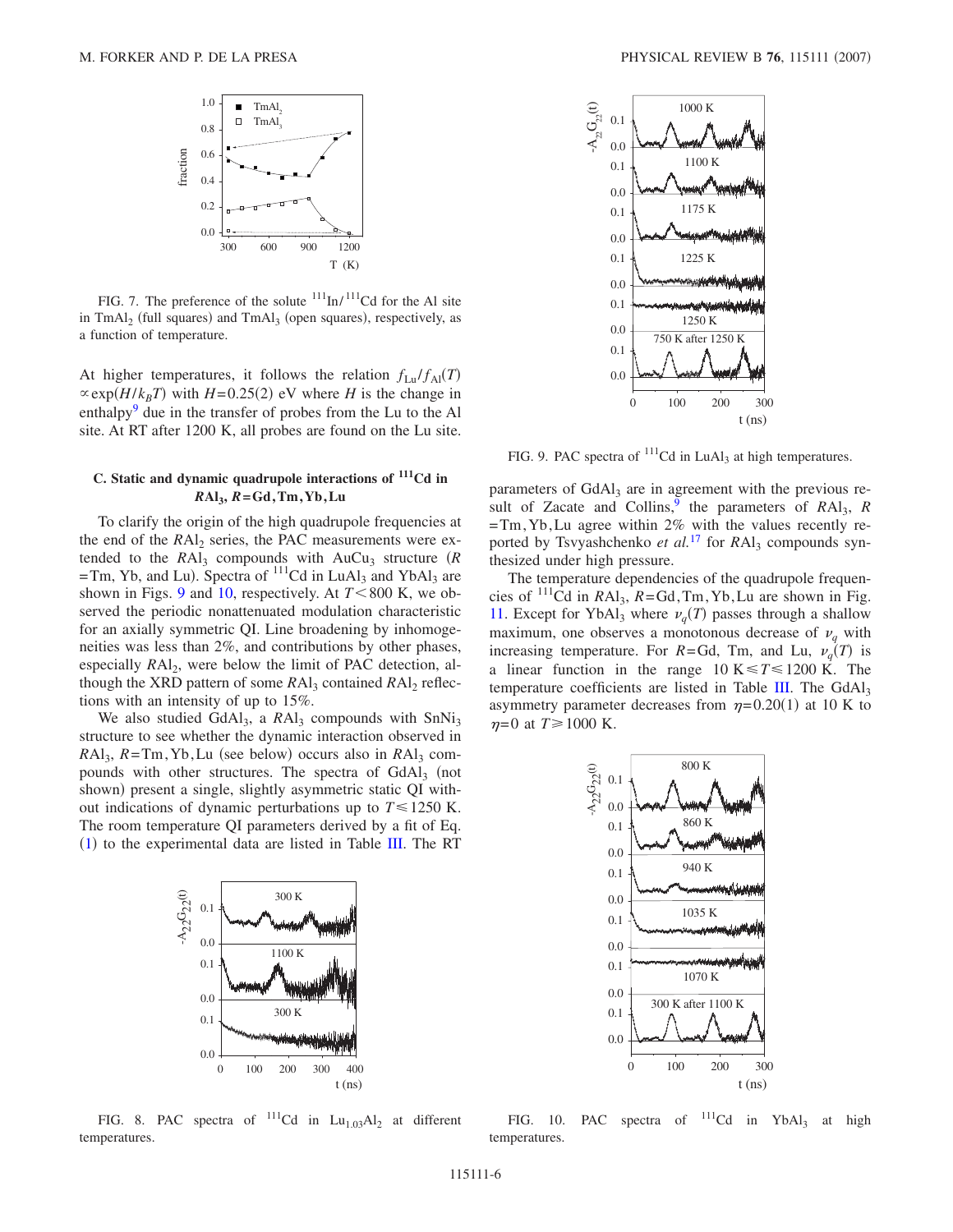<span id="page-6-0"></span>TABLE III. Quadrupole frequency  $v_a$ , the asymmetry  $\eta$ , and fractions of <sup>111</sup>Cd in *RAl*<sub>3</sub> compounds at 300 K. The linear temperature dependence of  $v_q$  at 10 K  $\leq T \leq 1200$  K is expressed by −  $\frac{\delta \ln v_q(T)}{\delta T}|_{10 \text{ K}}$ . In the case of YbAl<sub>3</sub> the temperature coefficient for  $T > 400$  K is given.

| Rare<br>earth $R$ | Structure<br>type | $\nu_a$<br>(MHz) | Asymmetry<br>η | $\delta$ ln $\nu_q(T)$<br>10K<br>$\delta T$<br>$(10^{-4} \text{ K}^{-1})$ |
|-------------------|-------------------|------------------|----------------|---------------------------------------------------------------------------|
| Gd                | SnNi <sub>3</sub> | $64.0_1$         | $0.12_1$       | $2.53_5$                                                                  |
| Tm                | AuCu <sub>3</sub> | $83.5_1$         | ≤ $0.05$       | $0.81_{4}$                                                                |
| Yb                | AuCu <sub>3</sub> | $71.6_1$         | ≤ $0.05$       | $0.46_{12}$ (T > 400 K)                                                   |
| Lu                | AuCu <sub>3</sub> | $83.4_1$         | ≤ $0.05$       | 1.08 <sub>3</sub>                                                         |

At temperatures  $T > 800$  K, the spectra of  $RAI<sub>3</sub>$ ,  $R$ =Tm,Yb,Lu undergo pronounced, fully reversible changes, as illustrated in Figs.  $9$  and [10](#page-5-3) for the case of LuAl<sub>3</sub> and YbAl<sub>3</sub>. As temperature is raised beyond 1000 K, the periodic spin precessions of the spectra of LuAl<sub>3</sub> and TmAl<sub>3</sub> suffer an exponential attenuation which increases with temperature up to the complete disappearance of the oscillations at *T*  $\sim$  1225 K: These are features of a perturbation by timedependent interaction[.20,](#page-9-20)[21](#page-9-21) The high temperature *T*  $>$  1000 K) spectra of *RAl<sub>3</sub>*, *R*=Tm,Lu were therefore ana-lyzed using Eq. ([3](#page-1-1)) with  $\Gamma_{kk}(t)$  given by the perturbation factor for a static QI  $[Eq. (2)]$  $[Eq. (2)]$  $[Eq. (2)]$ . The resulting relaxation parameters  $\lambda_2$  are collected in Fig. [12](#page-6-2) in form of an Arrhenius plot  $\lambda_2(T) = \lambda_2^0 \exp(-E_A/k_B T)$  from which one obtains an activation enthalpy of the fluctuations of  $E_A = 1.6(1)$  eV with prefactor  $\lambda_2^0 = (1_{-0.5}^{+1}) 10^{14} \text{ s}^{-1}$  for  $R = \text{Tm}$  and Lu.

At temperatures  $T > 1225$  K, one expects the spectrum to evolve from maximum relaxation toward the limit of fast motional narrowing which—in case the fluctuating interaction has zero time average—is the unperturbed angular correlation. Figure [9](#page-5-2) shows that the unperturbed correlation in LuAl<sub>3</sub> is reached at  $T=1250$  K.

If the jump frequency *w* follows an exponential temperature dependence  $w = w_0 \exp(-E_A/k_B T)$  with attempt frequency  $w_0$ , an Arrhenius plot of the relaxation parameter  $\ln \lambda_2$  versus  $1/T$  should show the same slope (but opposite sign) in the region of slow  $[\lambda_k = \lambda_k^0 \exp(-E_A/k_B T)]$  and fast fluctuations  $[\lambda_k = \lambda_k^0 \exp(E_A / k_B T)]$ , respectively. It is therefore surprising to find that in the case of  $LuAl<sub>3</sub>$  and  $TmAl<sub>3</sub>$  it

<span id="page-6-1"></span>

FIG. 11. Temperature dependence of the quadrupole frequency of  $^{111}$ Cd in some  $RAl_3$  compounds  $(R = Gd, Tm, Yb, Lu)$ .

<span id="page-6-2"></span>

FIG. 12. Arrhenius plot of the relaxation parameter  $\lambda_2$  of <sup>111</sup>Cd in  $RAI_3$  compounds  $(R=Tm, Yb, Lu)$  with  $AuCu_3$  crystal structure. The insert shows the temperature dependence of the cubic fraction in the PAC spectra of YbAl<sub>3</sub>.

takes a temperature increase of about 200 K to completely attenuate the oscillations observed at  $T \le 1000$  K, but only 25 K to go from total attenuation to unperturbed anisotropy.

In YbAl<sub>3</sub> (Fig. [10](#page-5-3)) the attenuation of the periodic oscillations sets in at a lower temperature  $(T \ge 800 \text{ K})$  than in LuAl<sub>3</sub> and TmAl<sub>3</sub> and together with the attenuation there is a vertical shift of the spectra which was not observed in the other two *RA*l<sub>3</sub>. The shift implies the presence of two fractions of probes at  $T > 800$  K, one subject to the fluctuating QI, and the other unperturbed in a cubic environment. Correspondingly, the spectra of YbAl<sub>3</sub> were analyzed with a two-site model:  $G_{22}(t) = (1 - f_{\text{cub}}) \Gamma_{22}(t) \exp(-\lambda_2 t) + f_{\text{cub}}$ . The temperature dependence of the unperturbed fraction  $f_{\text{cub}}$  is shown in the insert of Fig.  $12$ . For YbAl<sub>3</sub> the activation enthalpy is  $E_A = 1.2(1)$  eV and the prefactor  $\lambda_2^0 = (2.7^{+1.7}_{-1.1})$  $10^{13}$  s<sup>-1</sup>.

#### **IV. DISCUSSION**

### **A. Site occupation, solute migration, and diffusion** of  $\frac{111}{\ln}$ / $\frac{111}{\ln}$ Cd in *RAI*<sub>2</sub> and *RAI*<sub>3</sub>

The Al site of the  $RAl_2$  Laves phases has axial  $(3m)$  symmetry with six nearest neighbor (NN) Al atoms at  $0.283$ (Ce)  $-0.274$ (Lu) nm, the *R* site has cubic symmetry  $(43*m*)$  with 12 NN Al atoms at  $0.332$ (Ce)  $-0.322$ (Lu) nm. The observation of a single component with an axially symmetric QI therefore implies that at the beginning of the *R* series all <sup>111</sup>Cd probes reside on the Al site. Toward the end of the series a cubic component appears in the PAC spectra, indicating the partial occupation of the *R* site.

The site chosen by an impurity atom in an intermetallic compound can be expected to depend on the differences in size and charge of the solute and the constituents of the intermetallic compound. The atomic radius of In (0.156 nm; empirical Slater value<sup>25</sup>) is considerably larger than that of Al  $(0.125 \text{ nm})$ , but smaller than the *R* radii  $[0.195(\text{Ce})$ −0.175(Lu) nm]. The fact that in light  $RAI<sub>2</sub><sup>111</sup>$ In solutes favor the Al site in spite of the larger space available at the *R* site indicates a predominance of the charge factor over the space factor which is consistent with the electronegativities of the elements involved (In: 1.78; Al: 1.61, *R*:1.1–1.25; Pauling units). The tendency toward partial occupation of the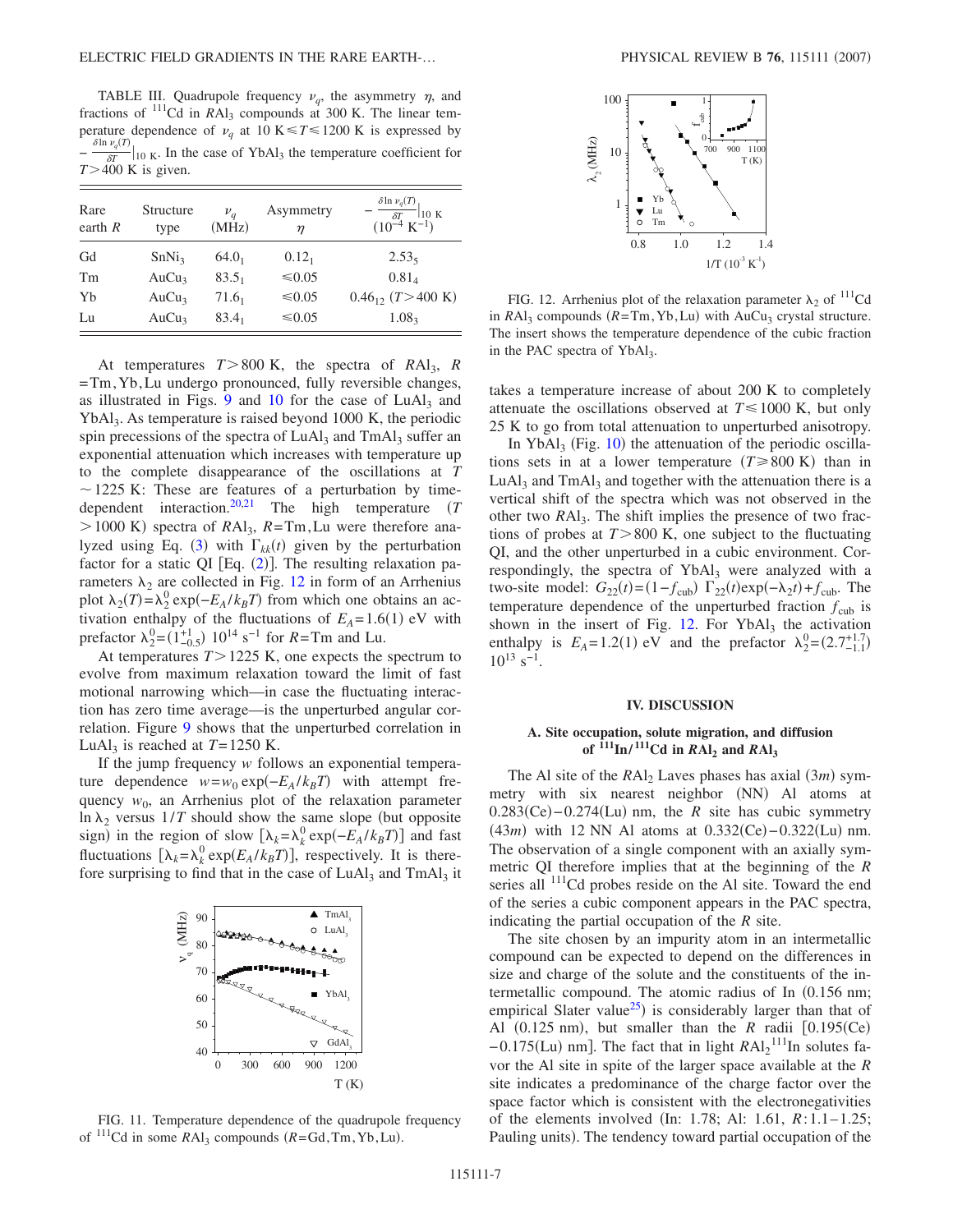*R* site at the end of the *R* series can be understood as a consequence of lanthanide contraction which—with increasing *R* atomic number—reduces the space available at the Al site and possibly also of the slight increase of the electronegativity from La to Lu. For a discussion of the temperature dependence of the Al-site occupation (Fig.  $8$ ) we refer to the work of Zacate and Collins.<sup>9</sup>

In  $RA1<sub>3</sub>$  with cubic  $AuCu<sub>3</sub>$  structure, the Al site has axial 4/*mmm* point symmetry with 12 Al nearest neighbors at 0.297 nm (for  $a=0.42$  nm), and the *R* site has cubic point symmetry with 12 NN Al atoms at the same distance. From the observation of an axially symmetric QI of  $<sup>111</sup>$ Cd we may</sup> conclude that in  $RA1_3$ ,  $R = Tm$ , Yb, Lu the <sup>111</sup>In solutes prefer the Al over the *R* site which is not surprising, considering that both sites offer the same space.

Although the  $RA1<sub>2</sub>$  samples contained only minute quantities  $(<5\%)$  of *RAl*<sub>3</sub>, the Al-site frequencies of *RAl*<sub>3</sub>, *R* =Tm,Yb were found to be predominant in the PAC spectra of the corresponding  $RAl<sub>2</sub>$  compounds. This strong preference of the Al site of  $RAI_3$  over that of  $RAI_2$  is probably related to its larger size. This interpretation, however, does not explain why the *RA*l<sub>3</sub> frequencies were only found in  $TmAl<sub>2</sub>$  and YbAl<sub>2</sub>, but not in LuAl<sub>2</sub>.

In TmAl<sub>2</sub> samples containing some TmAl<sub>3</sub> ( $\leq 5\%$ ) we observed temperature-induced migration of the  $111$ In solutes between the Al sites of  $TmAl<sub>2</sub>$  and  $TmAl<sub>3</sub>$  (see Fig. [7](#page-5-0)). The preference of the Al site of  $TmAl<sub>3</sub>$  at low and that of  $TmAl<sub>2</sub>$ at high temperatures is possibly due to differences in the lattice expansion of these compounds. To our knowledge, there are no experimental data on the variation of the *RAl*<sub>3</sub> lattice parameter at high temperatures. The difference in the temperature dependence of the  $111$ Cd quadrupole frequency in TmAl<sub>2</sub> and TmAl<sub>3</sub> (coefficients  $-d \ln \nu_a / dT = 2.26$  and  $0.81 \times 10^{-4}$  K<sup>-1</sup>, respectively), however, suggests that in TmAl<sub>2</sub> the thermal lattice expansion might be stronger than in TmAl<sub>3</sub>. It is therefore conceivable that at high temperatures the Al site of  $TmAl<sub>2</sub>$  offers the larger space for the solute atoms.

The fluctuating QI observed in *R*Al3, *R*=Tm,Yb,Lu at  $T > 800$  K can be attributed to diffusion jumps of the  $^{111}$ In probe atoms on the Al sublattice. Such jumps change the orientation, but not the magnitude of the EFG at the probe site. For details on the possible diffusion mechanisms we refer to the recent PAC study of  $^{111}$ In jumps in *RIn<sub>3</sub>* (Refs. [26](#page-9-27)[–28](#page-9-28)) which has the same AuCu<sub>3</sub> structure as *RAl<sub>3</sub>*, *R*  $= Tm$ , Yb, Lu. The activation enthalpies  $E_A = 1.6(1)$  and 1.2(1) eV for  $R = Tm$ , Lu and  $R = Yb$ , respectively, are of the same order as in the heavy  $RIn_3$ . Since in the slow fluctuation regime  $\lambda_2 = w$ , the temperature dependence of  $\lambda_2$  in Fig. [12](#page-6-2) corresponds to attempt frequencies  $w_0 = (1_{-0.5}^{+1}) \times 10^{14} \text{ s}^{-1}$  for *R*=Tm, Lu and  $w_0 = (2.7^{+1.7}_{-1.1}) \times 10^{13} \text{ s}^{-1}$  for *R*=Yb. The jump frequencies in *RIn<sub>3</sub>* were found to depend sensitively on small deviations from the stoichiometric composition.<sup>26–[28](#page-9-28)</sup> Slight composition differences are possibly responsible for the difference of the jump frequencies in  $RA1_3$ ,  $R=Tm$ , Lu and  $R = Yb$ .

The abrupt transition from total attenuation to an unperturbed correlation within  $25-35$  K in the high temperature PAC spectra of RAl<sub>3</sub> (see Figs. [9](#page-5-2) and [10](#page-5-3)) is most probably

not the result of a fast fluctuation process. Such an interpretation would require an unrealistically large activation enthalpy  $(E_A \sim 30 \text{ eV})$  of the <sup>111</sup>Cd diffusion at temperatures  $T > 1000$  K. More likely, the transition reflects a change in the site preference. The insert in Fig. [12](#page-6-2) shows that at *T*  $> 1000 \text{ K}$  the <sup>111</sup>In solutes tend to occupy the cubic *R* site with zero QI rather than the axial Al site which explains the observation of an unperturbed angular correlation at high temperatures.

#### **B. Electric field gradients in** *R***Al2 and** *R***Al3**

### *1. Room temperature trends*

We have extended the  $R$  dependence of the OI of  $^{111}$ Cd in *RAl*<sub>2</sub> beyond the previous measurements by Mishra *et al.*<sup>[5](#page-9-6)</sup> to include to  $R = Tm$ , Yb, Lu, and Y and have determined the  $111$ <sup>Cd</sup> QI in *RAl<sub>3</sub>*, *R*=Gd, Tm, Yb, and Lu. The RT results are collected in Fig. [3.](#page-4-0) The bottom-most section shows the *R* dependence of the <sup>111</sup>Cd quadrupole frequency in *RAl*<sub>2</sub>, and the middle section the quadrupole frequencies of  $<sup>111</sup>Cd$  in</sup>  $RX_3$  compounds with  $AuCu_3$  structure. Presently, data are available for  $X = \text{In}, \text{Sn}$  (Ref. [29](#page-9-25)) and Al (this investigation and Ref. [17](#page-9-17)).

In EuAl<sub>2</sub> and YbAl<sub>2</sub>, the room temperature QI of  $^{111}$ Cd deviates strongly from the general trend in the *RAl*<sub>2</sub> series. The PAC spectrum of  $EuAl<sub>2</sub>$  shows unambiguously that the frequency is about a factor of 5 smaller than for the other *R* constituents. For  $YbAl<sub>2</sub>$  the identification of the quadrupole frequency of  $111$ Cd on the Al site is slightly more difficult because of the partial occupation of the *R* site ( $v_q \le 2$  MHz; Table [II](#page-3-0)) and the pronounced preference for the Al site of YbAl<sub>3</sub> ( $v_q$ =71.2 MHz; Table [II](#page-3-0)). If we rule out that in a two-phase  $YbAl<sub>2</sub>/YbAl<sub>3</sub>$  sample the  $^{111}$ In solutes completely avoid the Al site of  $YbAl<sub>2</sub>$ , we may identify the 11 MHz component in the RT spectrum of  $YbAl<sub>2</sub>$  as the quadrupole frequency of <sup>111</sup>Cd on the Al site of this compound and conclude that the quadrupole frequencies of  $^{111}$ Cd in EuAl<sub>2</sub> and YbAl<sub>2</sub> are of the same order ( $\sim$ 10 MHz).

The drastic decrease of  $v_q$ <sup>(111</sup>Cd:*R*Al<sub>2</sub>) at *R*=Eu, Yb relative to the other  $RAl<sub>2</sub>$  can be attributed to the smaller valence of these *R* constituents which manifests itself also in an increase of the lattice constant *a* [compare  $v_q$ <sup>(111</sup>Cd:*RAl*<sub>2</sub>) and  $a(RAI<sub>2</sub>)$  in Fig. [3](#page-4-0). The reduced QI of YbAl<sub>2</sub> is consistent with the results of previous investigations $30-33$  which indicate that the valence of Yb in  $YbAl<sub>2</sub>$  is in an intermediate state with a value varying from 2.15 at low temperatures to 2.5 at 750 K. A similar behavior is found in  $RIn_3$  and  $RSn_3$  (Ref. [25](#page-9-26)): Here the  $^{111}$ Cd quadrupole frequency of  $R =$ Eu and Yb is a factor of 2–4 below the general trend in these AuCu<sub>3</sub>-type compounds. The relation between the  $R$  valence and the QI of nuclear probes in  $RX_3$ ,  $X=In$ , Sn has been discussed by Schwartz and Shirley<sup>29</sup> in terms of a point charge model and by Asadabadi *et al.*[34](#page-10-0) on the basis of *ab initio* calculations.

In  $RA1<sub>3</sub>$ , however, there is practically no singularity of the lattice parameter at  $R = Yb$  (topmost section of Fig. [3;](#page-4-0) data from Ref. [17](#page-9-17)) and the  $\frac{111}{Cd}$  quadrupole frequency in YbAl<sub>3</sub> is only about  $15\%$  smaller than in neighboring  $TmAl<sub>3</sub>$  and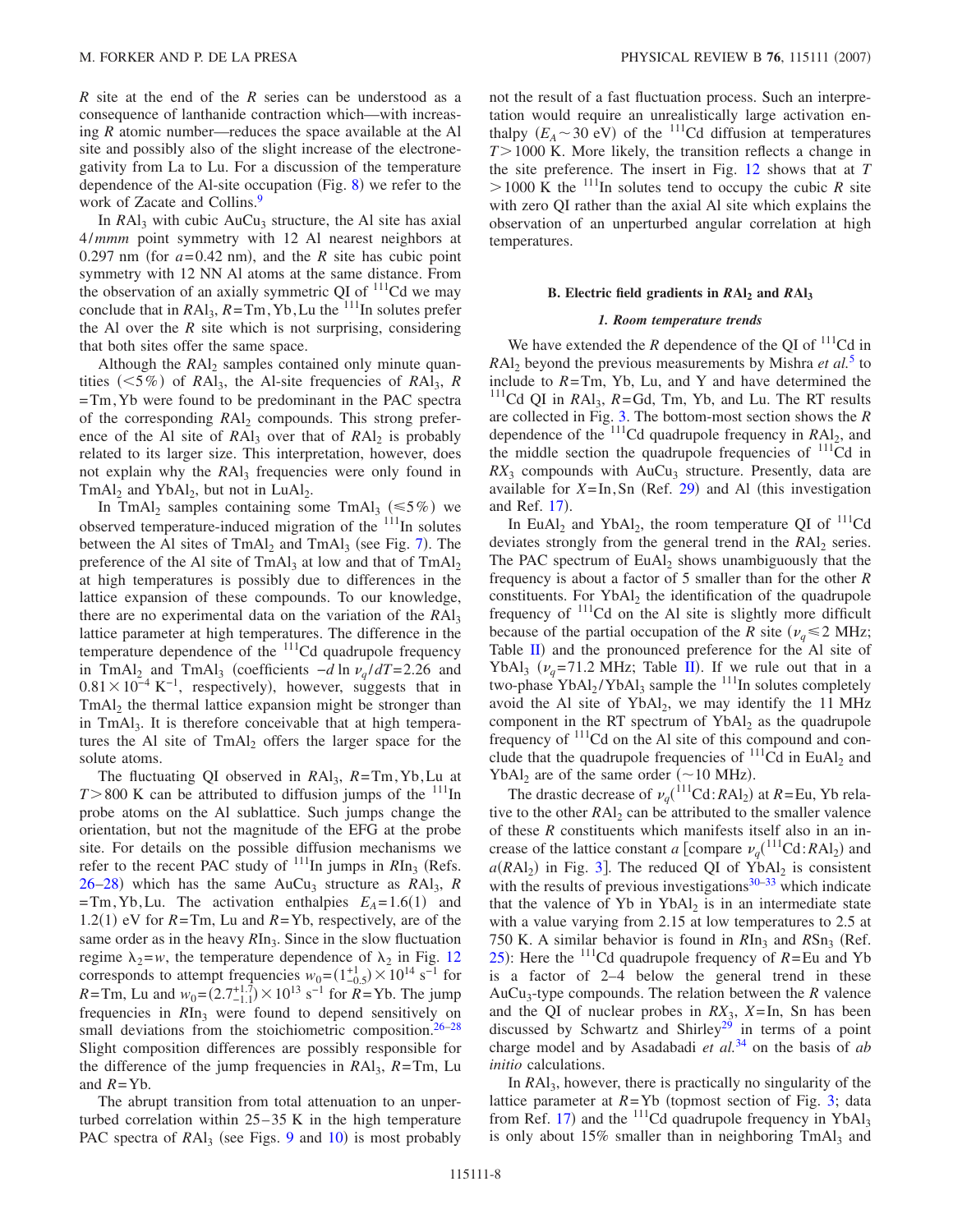LuAl<sub>3</sub>. This observation is in fair agreement with a NMR measurement $35$  of the quadrupole coupling constant of the probe <sup>27</sup>Al in TmAl<sub>3</sub> and YbAl<sub>3</sub>. From the small difference of the QIs of the neighboring  $RAI_3$  and the continuous decrease of the lattice parameter we may infer that the valence of  $R = Yb$  in  $RAI_3$  is close to that of  $R = Tm$ , Lu, i.e., almost 3+, which agrees with conclusions based on transport, ther-modynamic, and magnetic data<sup>30,[31,](#page-9-31)[36](#page-10-2)</sup> that  $YbAl<sub>3</sub>$  may be considered an intermediate valence system with almost trivalent Yb ions.

In the trivalent *RAl*<sub>2</sub>, the RT quadrupole frequency of  $111$ Cd first increases with increasing *R* atomic number to reach a maximum at  $R = Ho$ , Er and then decreases by about 10% toward *R*=Lu (see Fig. [3](#page-4-0)). Wanting *ab initio* calculations of solute EFGs in *RA*l<sub>2</sub>, we compare this variation qualitatively to that of the EFG  $V_{zz}^{\text{latt}}$  produced by point charges on the lattice positions. In the point charge model (for a critical assessment see, e.g., Ref.  $34$ ) the quadrupole frequency is frequently written as:<sup>37</sup>  $v_q \propto Q(1-k)(1-\gamma_{\infty})V_{zz}^{\text{lat}}$ , where  $(1-\gamma_{\infty})$  is the Sternheimer correction and  $(1-k)$  and enhancement factor which accounts for the valence electron EFG and other contributions. In the present case of a cubic host lattice,  $V_{zz}^{\text{latt}}$  is proportional<sup>29</sup> to the inverse volume  $a^{-3}$  of the unit cell and therefore:  $v_q a^3 \propto Q(1-k)(1-\gamma_\infty)$ .

The quantity  $\nu_q a^3 \propto Q(1-k)(1-\gamma_\infty)$  varies—with a maximum at  $R = Ho$ —by about 25% across the series of trivalent  $RAI<sub>2</sub>$  (see dotted line in bottom section of Fig. [3](#page-4-0)). A similar trend has been observed in the hexagonal *R* metals:<sup>6</sup> Here too the enhancement factor  $(1-k)$  of the <sup>111</sup>Cd EFG increases in the first half and decreases in the second half of the *R* series.

Two mechanisms—one involving electron charge transfer from the solute atom to the  $R$  neighbors,<sup>38</sup> the other volume mismatch effects between impurity and host<sup>5</sup>—have been discussed with respect to the *R* dependence of the enhancement factor (1–*k*). However, neither of these models provides a consistent explanation for the variation of  $\nu_a a^3$  across the *RAl*<sub>2</sub> series established in this study: While the volume mismatch of oversized  $\frac{111}{11}$ Cd on the Al site is expected to result in an increase of  $(1-k)$ , the charge transfer model predicts a continuous decrease of the enhancement factor with increasing *R* atomic number. The interpretation of the *R* dependence of the room temperature EFG of  $^{111}$ Cd in trivalent *RAl*<sub>2</sub> thus remains an open question.

### **C. Temperature dependence of the electricfield gradient in**  $RAI_2$  and  $RAI_3$

The temperature dependence of the EFG has been investigated for numerous probe nuclei in a large number of noncubic metals<sup>39</sup> and in many intermetallic compounds. For non-*R* probe nuclei, the EFG usually decreases continuously with increasing temperature, in many cases following a *T*3/2 relation which has been attributed to the temperature-induced vibrations of the host atoms. $40$  A recent review of the relevant literature on this subject has been given by Torumba *et al.*[41](#page-10-7) in a paper reporting a first-principles calculation of the temperature dependence of the EFG in hcp Cd.

At *R* nuclei the dominant EFG contribution comes from the incomplete 4*f* shell. This contribution is proportional to the thermal average of the 4*f* quadrupole moment over all crystal electric field (CEF) states and therefore strongly temperature dependent. As examples we cite the temperature variation of the QI of the Mössbauer (MS) isotope  $169$ Tm in  $\text{TrmCu}_2$  (Ref. [42](#page-10-8)) and in  $\text{TrmBa}_2\text{Cu}_4\text{O}_8$  (Ref. [43](#page-10-9)), of the MS nucleus <sup>174</sup>Yb in YbCu<sub>2</sub>Si<sub>2</sub> (Ref. [44](#page-10-10)) and of the PAC probe <sup>172</sup>Yb in Yb<sub>2</sub>Co<sub>3</sub>Ga<sub>9</sub> (Ref. [45](#page-10-11)). <sup>172</sup>Yb in Yb<sub>2</sub>Co<sub>3</sub>Ga<sub>9</sub> (Ref. 45).

The EFG of  $111$ Cd in the heavy *RAl*<sub>2</sub> decreases monotonously as temperature is raised (see the data of  $LuAl<sub>2</sub>$  and YAl<sub>2</sub> in Fig. [5](#page-4-2) as examples), but the trend of  $\nu_q(T)$  is much closer to a linear function than a *T*3/2 relation. Similar relations have been reported for non-*R* probes in the hexagonal rare earth metals: $<sup>7</sup>$  Here, too, the QI is to a very good ap-</sup> proximation a linear function over a wide temperature range. However, while in  $RA<sub>1</sub>$  the temperature coefficient −  $\frac{\delta \ln v_q(T)}{\delta T}\Big|_{400 \text{ K}}$  is practically independent of the *R* constituent (see Tables [I](#page-2-1) and [II](#page-3-0)), the temperature dependence in the *R* metals shows a strong linear decrease with increasing *R* atomic number (Ref. [7](#page-9-8)) from  $\frac{\delta \ln \nu_q(T)}{\delta T}|_{300 \text{ K}} \sim 12$  $\times 10^{-4}$  K<sup>-1</sup> for Nd to  $\sim$ 2 $\times 10^{-4}$  K<sup>-1</sup> for Y.

In contrast to the heavy *RAl*<sub>2</sub>, the early members of the series  $(R = La-Sm)$  show a highly unusual temperature dependence of the QI for a closed shell probe nucleus: At *T*  $\geq 400$  K the EFG decreases with about the same slope as in the heavy  $RAI_2$  $RAI_2$  $RAI_2$  (see Tables I and [II](#page-3-0)), but at lower tempera-tures it passes through a maximum (Fig. [5](#page-4-2)). Apparently, the low temperature trend of the EFG at the Al site is affected by the properties of the 4*f* electrons. A mechanism which would account for this observation has been proposed by Rasera *et al.*: [8](#page-9-9) The mechanism involves the overlap of the probe valence electrons with the 5*d* and 6*s* electrons of the rare earths which are hybridized by the interaction with the 4*f* shell. As consequence of this interaction, the nonspherical 4*f* charge distribution may be felt at neighboring lattice sites. The resulting 4*f* contribution to the EFG at the Al site would be important for light *R* with the stronger  $5d(6s) - 4f$  interaction caused by the larger radial extension of the 4*f* wave function $46$  and would decrease with increasing temperatures due to the thermal averaging of the 4*f* quadrupole moment, with the details of the temperature variation depending on the parameters of the crystal electric field interaction. An interpretation of the experimental  $v_q(T)$  trends in Fig. [5](#page-4-2) in terms of this mechanisms requires that the 4*f* and the lattice contributions to the EFG have opposite sign.

In the  $RAl<sub>3</sub>$  compounds with  $AuCu<sub>3</sub>$  structure, the temperature variation of the 111Cd QI also varies with the *R* constituent (see Fig. [11](#page-6-1)): In  $YbAl<sub>3</sub>$  the quadrupole frequency passes through a shallow maximum while neighboring  $TmAl<sub>3</sub>$  and  $LuAl<sub>3</sub>$  show the same linear decrease with increasing temperature. The unusual temperature trend in  $YbAl<sub>3</sub>$  can be understood in terms of the noninteger Yb valence of this compound. The intermediate valence state is thought to result<sup>47</sup> from 4*f* charge fluctuations between two almost degenerate 4*f* configurations, trivalent Yb with 13 4*f* electrons, and divalent Yb with 14 4*f* electrons. Bauer *et*  $al.^{14}$  $al.^{14}$  $al.^{14}$  have shown by Yb  $L_{III}$  x-ray absorption measurements that with increasing temperature the relative weight of  $Yb^{3+}$  $(4f<sup>13</sup>)$  grows at the expense of Yb<sup>2+</sup>  $(4f<sup>14</sup>)$ . The PAC time window is much longer than the valence fluctuation time. In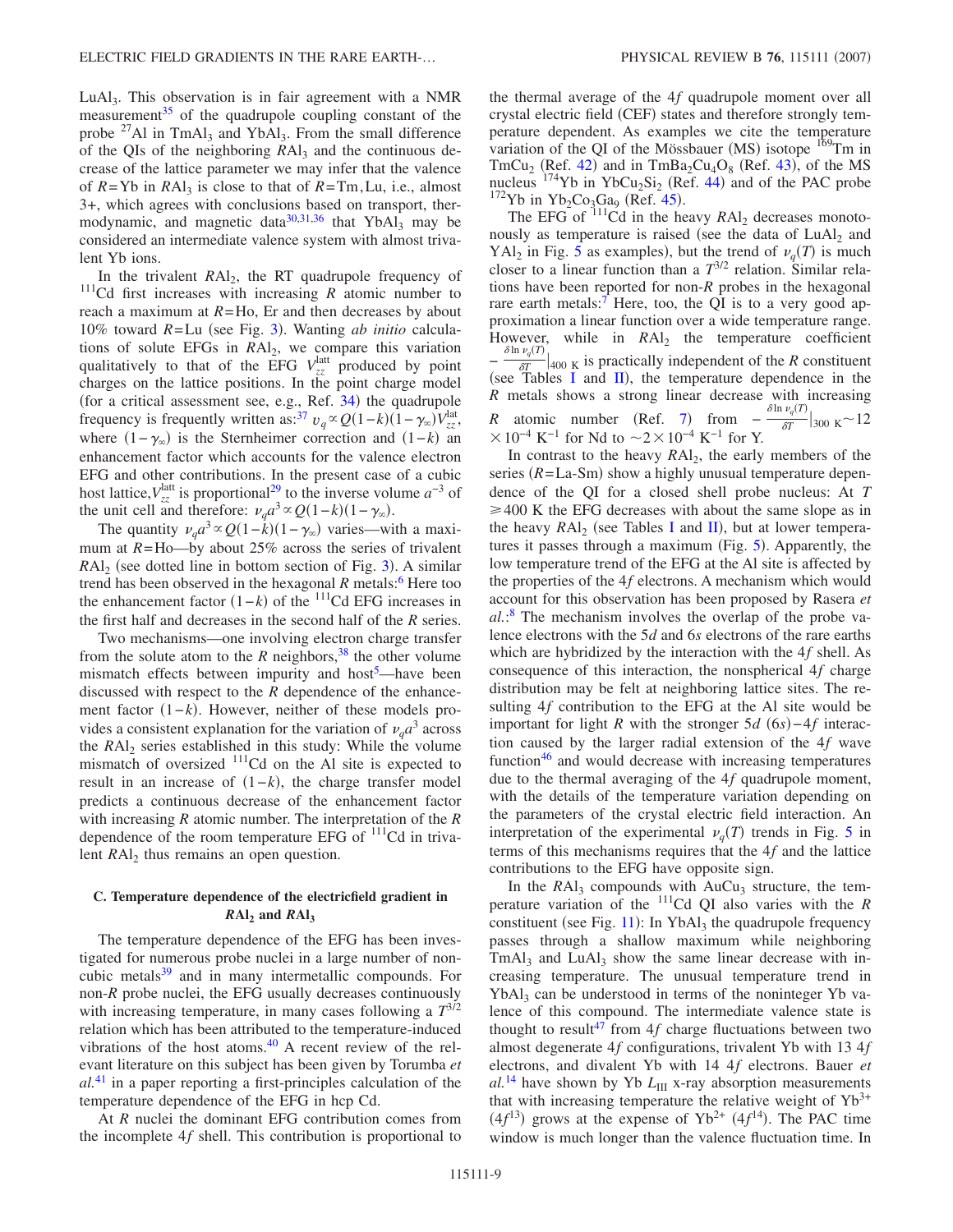contrast to x-ray absorption, where both configurations are seen, PAC experiments therefore sample the time average of the two configurations. The QI at non-*R* solutes in compounds with trivalent *R* constituents is larger than in the corresponding divalent compound (see Fig.  $3$ ). The time average of the  $111$ <sup>cd</sup> QI therefore increases with increasing weight of  $Yb^{3+}$  which explains the initial increase of  $\nu_q$ <sup>(111</sup>Cd:YbAl<sub>3</sub>) as temperature is raised from *T*=10 K. At  $T > 400$  K, the effects of lattice vibrations and lattice expansion overcome the growing weight of  $Yb^{3+}$  and the QI begins to decrease with increasing temperature.

## **V. SUMMARY**

We have investigated static and fluctuating EFGs experienced by the nuclear probe  $^{111}$ In/ $^{111}$ Cd on the Al site of the rare earth–aluminium compounds *RA*l<sub>2</sub> and *RA*l<sub>3</sub> as a function of temperature for different *R* constituents.

An anomalous temperature dependence of the EFG in the early *RAI*<sub>2</sub> members suggests a substantial influence of the 4*f* electrons on the EFG at the Al site. The temperature dependence in the intermediate valence compound  $YbAl<sub>3</sub>$  is consistent with an increase of the 4*f* hole occupation with temperature.

The measurements establish the site preference of <sup>111</sup>In/<sup>111</sup>Cd solutes in two-phase samples containing  $RAl<sub>2</sub>$ and *RAl*<sub>3</sub> and provide evidence for temperature-induced solute migration between these phases. Information on diffusion jumps of the solutes on the Al sublattice could be extracted by analyzing the nuclear spin relaxation observed at high temperatures in *R*Al3, *R*=Tm, Yb, and Lu.

## **ACKNOWLEDGMENTS**

The authors gratefully acknowledge financial support by Deutscher Akademischer Austauschdienst (DAAD), Germany. The x-ray characterization of the *RA*l<sub>3</sub> compounds has been carried out by H. Euler at Mineralogisch-Petrologisches Institut, University of Bonn.

- <span id="page-9-0"></span>\*Author to whom correspondence should be addressed; forker@iskp.uni-bonn.de
- <span id="page-9-1"></span>†Present address: Instituto de Magnetismo Applicado, P.O. Box 155, 28230 Las Rozas, Madrid, Spain.
- <span id="page-9-2"></span>1R. G. Barnes, in *Handbook of Chemistry and Physics of RareEarths*, edited by K. A. Gschneidner and L. Eyring (North-Holland, Amsterdam, 1979), Vol. 2, Chap. 18.
- <span id="page-9-3"></span>2K. H. J. Buschow, in *Ferromagnetic Materials*, edited by E. P. Wohlfarth (North-Holland, Amsterdam, 1980), Vol. 1, Chap. 4.
- <span id="page-9-4"></span>3P. de la Presa, M. Forker, J. Th. Cavalcante, and A. P. Ayala, J. Magn. Magn. Mater. 306, 292 (2006).
- <span id="page-9-5"></span>4M. Forker, P. de la Presa, M. Olzon-Dionysio, and S. Dionysio de Souza, J. Magn. Magn. Mater. 226-230, 1156 (2001).
- <span id="page-9-6"></span>5S. N. Mishra, R. G. Pillay, K. Raghunathan, P. N. Tandon, S. H. Devare, and H. G. Devare, Phys. Lett. 91A, 193 (1982).
- <span id="page-9-7"></span>6K. A. Gschneidner and V. K. Pecharsky, Z. Kristallogr. **221**, 375  $(2006).$
- <span id="page-9-8"></span>7M. Forker, L. Freise, and D. Simon, J. Phys. F: Met. Phys. **18**, 823 (1988).
- <span id="page-9-9"></span>8R. L. Rasera, B. D. Dunlap, and G. K. Shenoy, Phys. Rev. Lett. 41, 1188 (1978).
- <span id="page-9-10"></span><sup>9</sup>M. O. Zacate and G. S. Collins, Phys. Rev. B 69, 174202 (2004).
- $^{10}$ M. O. Zacate and G. S. Collins, Phys. Rev. B  $70$ , 024202 (2004).
- <span id="page-9-11"></span>11M. O. Zacate, B. C. Walsh, L. S.-J. Peng, and G. S. Collins, Hyperfine Interact. 136/137, 653 (2001).
- <span id="page-9-12"></span>12P. Wodniecki, B. Wodniecka, A. Kulińska, M. Uhrmacher, and K. P. Lieb, Hyperfine Interact. **158**, 339 (2004).
- <span id="page-9-13"></span>13K. H. J. Buschow, M. Campagna, and G. K. Wertheim, Solid State Commun. **24**, 253 (1977).
- <span id="page-9-14"></span>14E. D. Bauer, C. H. Booth, J. M. Lawrence, M. F. Hundley, J. L. Sarrao, J. D. Thompson, P. S. Riseborough, and T. Ebihara, Phys. Rev. B 69, 125102 (2004).
- <span id="page-9-15"></span><sup>15</sup> J. H. N. van Vucht and K. H. J. Buschow, Philips Res. Rep. **19**, 319 (1964).
- <span id="page-9-16"></span>16A. M. van Diepen, K. H. J. Buschow, and H. W. de Wijn, J.

Chem. Phys. 51, 5259 (1969).

- <span id="page-9-17"></span>17A. V. Tsvyashchenko, L. N. Fomicheva, V. B. Brudanin, O. I. Kochetov, A. V. Salamatin, A. Velichkov, M. Wiertel, M. Budzynski, A. A. Sorokin, G. K. Ryasny, and B. A. Komissarova, Solid State Commun. 142, 664 (2007).
- <span id="page-9-18"></span>18M. Forker, W. Herz, U. Hütten, M. Müller, R. Müßeler, J. Schmidberger, D. Simon, A. Weingarten, and S. C. Bedi, Nucl. Instrum. Methods Phys. Res. A 327, 456 (1993).
- <span id="page-9-19"></span>19H. Frauenfelder and R. M. Steffen, in *Perturbed Angular Correlations*, edited by K. Karlsson, E. Matthias, and K. Siegbahn (North-Holland, Amsterdam, 1963).
- <span id="page-9-20"></span><sup>20</sup>M. Blume, Phys. Rev. **174**, 351 (1968).
- <span id="page-9-21"></span><sup>21</sup> H. Winkler and E. Gerdau, Z. Phys. **262**, 363 (1973).
- <span id="page-9-22"></span> $22$ A. Baudry and P. Boyer, Hyperfine Interact.  $25$ , 803 (1987).
- <span id="page-9-23"></span>23M. Forker, W. Herz, and D. Simon, Nucl. Instrum. Methods Phys. Res. A 337, 534 (1993).
- <span id="page-9-24"></span>24U. Häussermann, S. Amerioun, L. Eriksson, C. S. Lee, and G. J. Miller, J. Am. Chem. Soc. 124, 437 (2002).
- <span id="page-9-26"></span><sup>25</sup> J. C. Slater, J. Chem. Phys. **41**, 3199 (1964).
- <span id="page-9-27"></span>26M. O. Zacate, A. Favrot, and G. S. Collins, Phys. Rev. Lett. **92**, 225901(E) (2004).
- 27G. S. Collins, A. Favrot, L. Kang, E. R. Niewenhuis, D. Solodovnikov, J. Wang, and M. O. Zacate, Hyperfine Interact. **159**,  $1(2004).$
- <span id="page-9-28"></span>28G. S. Collins, A. Favrot, L. Kang, D. Solodovnikov, and M. O. Zacate, Defect Diffus. Forum 237-240, 195 (2005).
- <span id="page-9-25"></span> $29G$ . Schwartz and D. Shirley, Hyperfine Interact. **3**, 67 (1977).
- <span id="page-9-29"></span>30A. Iandelli and A. Palenzona, J. Less-Common Met. **29**, 239  $(1972).$
- <span id="page-9-31"></span>31E. E. Havinga, K. H. J. Buschow, and H. J. Van Daal, Solid State Commun. 13, 621 (1973).
- 32A. Percheron-Guégan, J. C. Achard, O. Gorochev, F. Gontales-Jimenez, and P. Imbert, J. Less-Common Met. 37, 1 (1974).
- <span id="page-9-30"></span>33S.-J. Oh, J. W. Q. Allen, M. S. Torikachvili, and M. B. Maple, J. Magn. Magn. Mater. 52, 183 (1985).